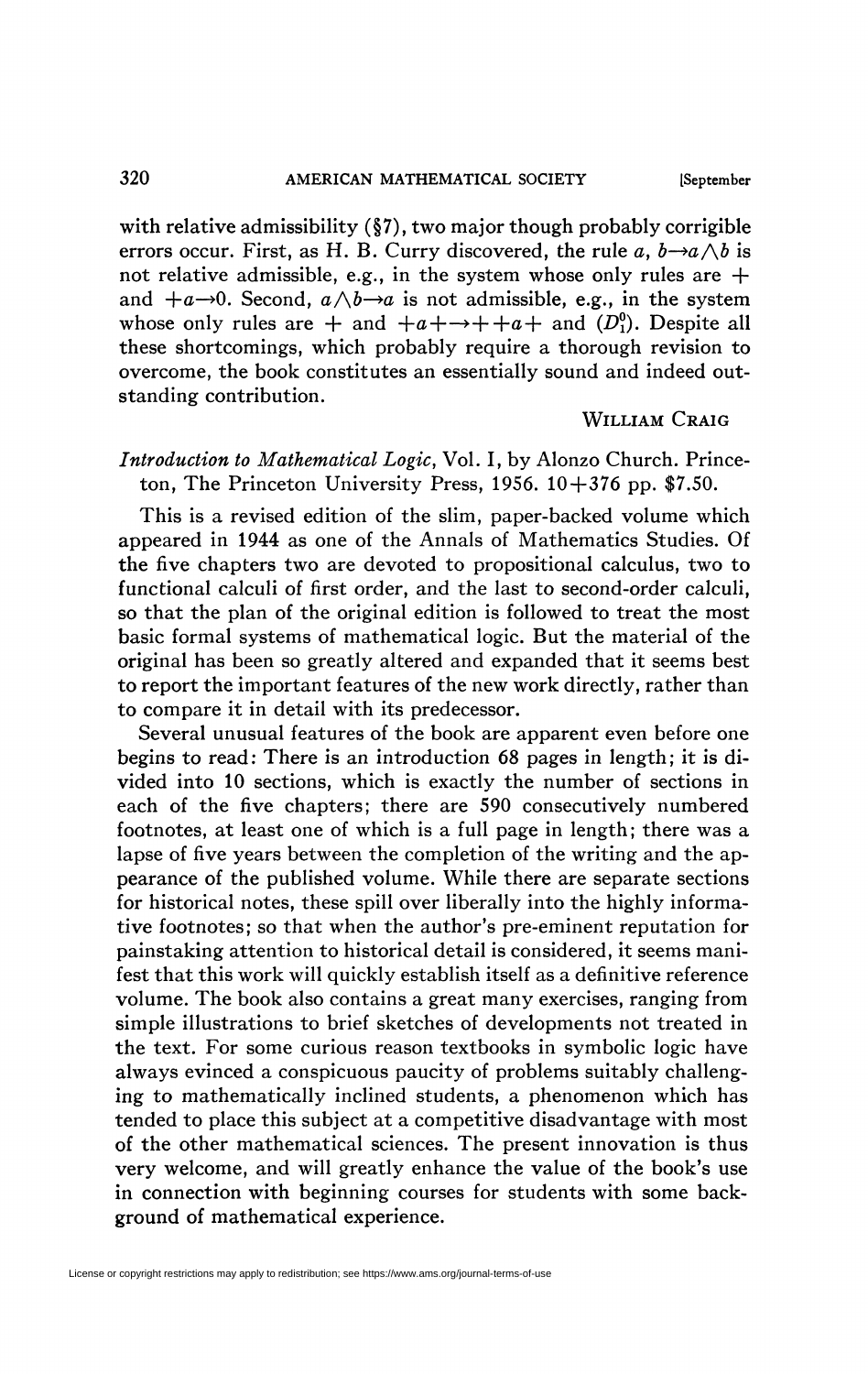#### **19571 BOOK REVIEWS** 321

The long introduction is essentially a conceptual framework for a general theory of linguistic systems, important features of which, especially the treatment of the concepts of sense and denotation (which are fundamental to Church's analysis of language), the author traces back to Frege. From the strict viewpoint of pure mathematics it is possible to regard the technical development of the subject which is given in the five chapters as quite independent of the material contained in the introduction ; but the emphasis throughout the book is on logic as *applied,* rather than pure, mathematics, and from this viewpoint the introductory material becomes relevant as explaining the relation between the mathematical theory of formal systems and the languages (of which these systems are idealized models) to which the theory applies. The linguistic analysis which the introduction affords is the subject of continuing controversy in philosophical circles, but this in no way reflects on the mathematical portions of the book. Despite its non-mathematical treatment the introduction holds much of interest for the working mathematician, as it illuminates many basic concepts applicable to mathematical language, concerning which vague and often erroneous ideas are widespread.

In defining "the logistic method" (p. 47) the author explains how some natural language, such as English, may be used as a metalanguage for describing and referring to a formalized object language. However, he emphasizes the desirability of restricting the use of English to a portion of that language which is "just sufficient to enable us to give general directions for the manipulation of concrete physical objects . . . "; in particular, "those additional portions of English are excluded which would be used in order to treat of infinite classes . . . ". It seems to this reviewer that these restrictions are not strictly observed in the author's practice, and that the question of whether they can in principle be followed is open to doubt. For example, at the beginning of the description of the first logistic system (p. 70) the definition of "well-formed formula" is given by stating three formation rules and then adding: "To complete the definition we add that a formula is well-formed if and only if its being so follows from the three formation rules. In other words, the well-formed formulas are the least class of formulas which contains all the formulas stated in lOi and lOii and is closed under the operation of 10iii." The mention of this least class of formulas, or of the unspecified notion "follows from," seem rather clearly to be couched in portions of the English language which were proscribed.

The first chapter treats in detail a particular system of propositional calculus, including such standard topics as the deduction theo-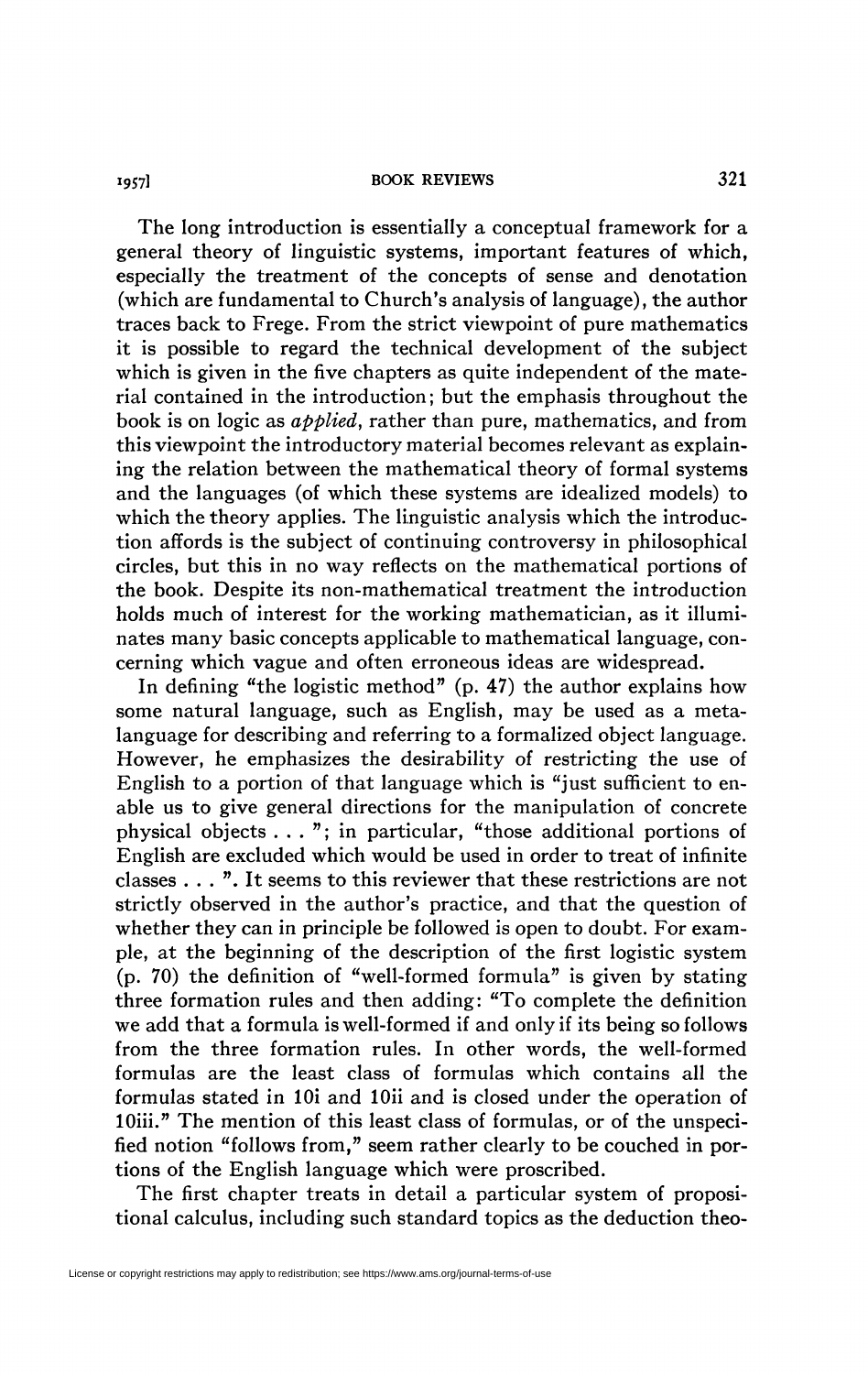rem, decision problem, duality, consistency, completeness, and independence. In the second chapter other complete systems of propositional calculus are considered more briefly, as well as partial systems (including the intuitionistic) and extended systems. Altogether 40 different systems are described, and each is given a name consisting of the letter "P" with sub- or super-script adjoined. This proliferation reflects the state of the literature of the subject, and has desirable features both from the points of view of textbook and reference work; but an untoward effect is to leave the unaided beginning reader confused by the sheer mass of detail. The mathematician who is seeking a first knowledge of technical logic in this book should be warned that the practice of this subject does not consist simply in the performance of endless (or even forty) variations on a theme.

Many systems of first-order functional calculi are considered in Chapters III and IV. The substitution rules are studied in detail, the prenex and Skolem normal forms are treated, as well as more advanced topics such as Gödel's completeness theorem, the Skolem-Löwenheim result, and the decision problem (solution of special cases, reductions of the general problem). The use of particular first-order calculi as systems for formalizing branches of mathematics, such as number-theory or geometry, by the addition of formal axioms which are not valid in arbitrary domains, is put off to section 55 (Postulate theory), which is imbedded in Chapter V (Functional calculi of second order); the fruitful mathematical applications of the completeness theorem to these systems, which have recently been obtained by several authors, are not mentioned. In this connection the reviewer regrets that Church did not see fit to extend the notion of first-order functional calculus so as to include systems which contain operation symbols in addition to functional (i.e., predicate) symbols. Such systems are particularly natural and useful in formalizing many mathematical theories, and the principal metamathematical results, such as Gödel's completeness theorem, apply to them equally. It is true that operation symbols are in principle dispensable when predicate symbols are available, but this fact is itself worthy of study in a comprehensive treatment such as the present volume, and certainly does not warrant ignoring a kind of symbol so widely used in mathematics.

In the final chapter on second-order calculi attention is principally bestowed on the *simple* calculi which correspond to formalized systems of classical mathematics; but there are also two sections devoted to the predicative and ramified calculi which were devised to meet criticisms developed as an outgrowth of "constructive" view